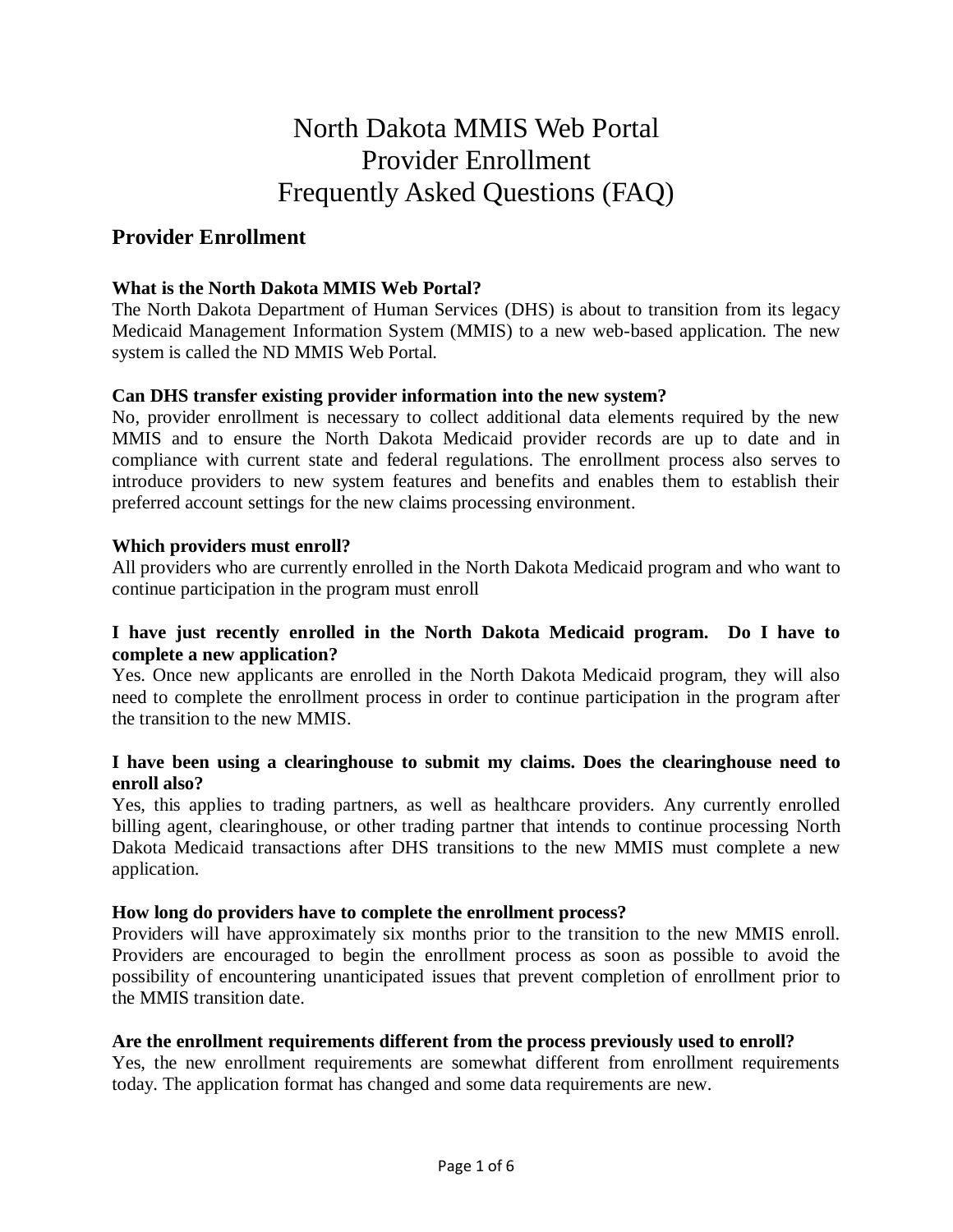# **Who should I contact if I have questions about the provider enrollment process or my enrollment application?**

Contact the Provider Enrollment Unit at (800) 755-2604 during business office hours from Monday to Friday  $8 \text{ am} - 5 \text{ pm}$ 

# **Enrollment Application**

# **How do I access the new applications, forms, and instructions?**

Forms and instructions are available at http://www.nd.gov/dhs/info/mmis.html Applications can also be requested by contacting the Provider Enrollment Unit.

# **Which application should I complete?**

Providers should use the primary application that corresponds to their business model as follows:

- 1. Individual Provider Enrollment Application for individual providers who do not have an Employer ID Number (EIN) and use a social security number (SSN) for tax reporting.
- 2. Group Provider Enrollment Application for a corporation, a partnership, or another group-type business entity or sole proprietorship who uses an Employer Identification Number for tax reporting.
- 3. Trading Partner Application used by entities that process EDI transactions on behalf of an enrolled healthcare provider.

In addition to the primary application:

- 1. Individual Additional Service Location form for individual providers that perform services in more than one location. A separate form is required for each additional location.
- 2. Group Additional Service Location form for group providers that perform services in more than one location. A separate form is required for each additional location.

# **What information will I need in order to complete the enrollment applications?**

Providers need to have the following information in order to submit their enrollment application:

- 1. Identifying information and numbers: Business name and address, EIN, NPI, previous Medicaid IDs, taxonomy, as applicable.
- 2. Provider type(s): A designation describing the type of provider delivering the service to North Dakota Medicaid members.
- 3. Provider locations and contact information: Street addresses, contact names and numbers, and related information for service, mailing, and billing locations used by the provider.
- 4. License and credential verifications: Type of license/certification, licensing and/or certifying agency, number, and effective dates. A paper copy of the issued license or certification is also required.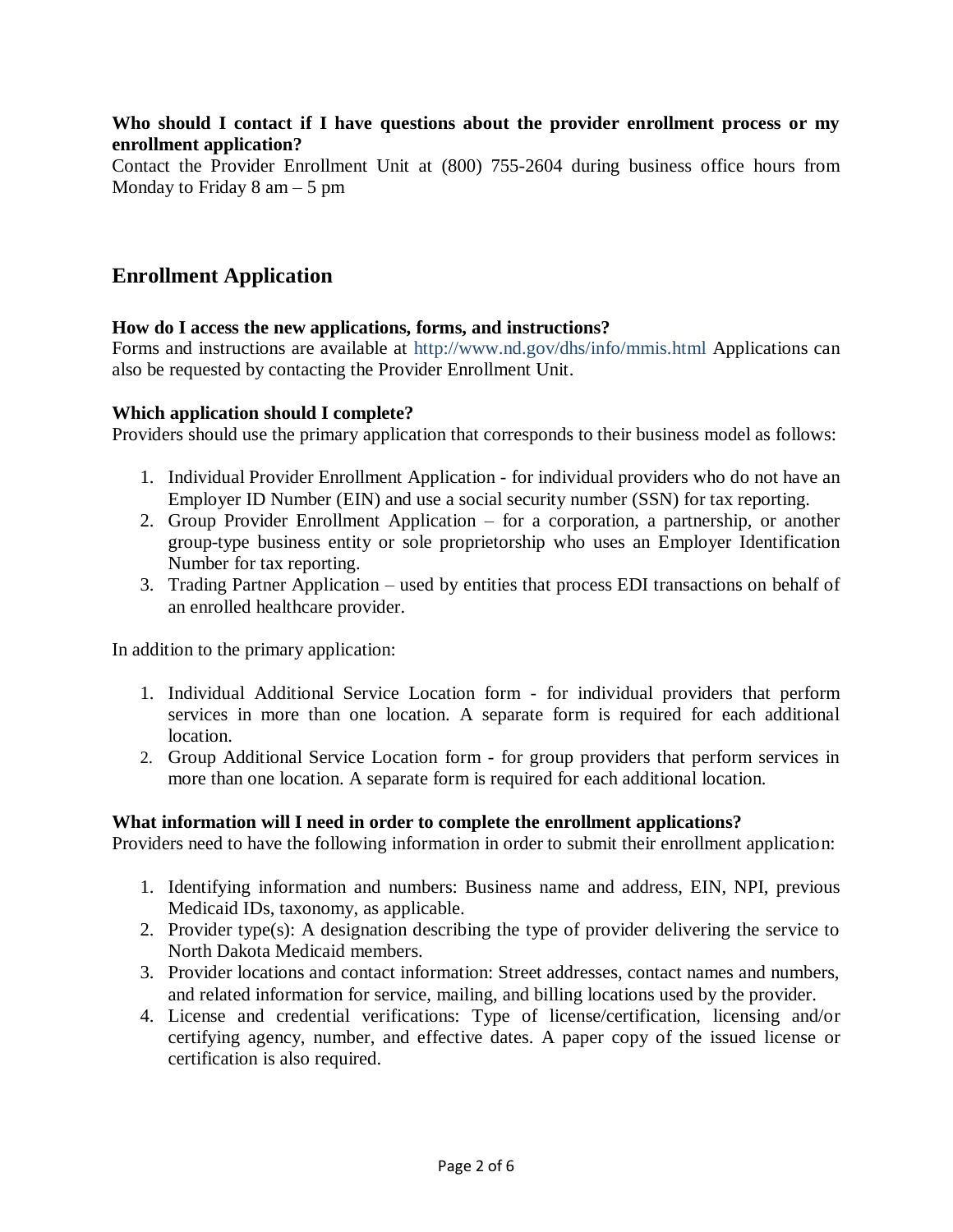- 5. Ownership information: Current and historical details on all owners, family members, managing directing employees, and/or subcontractors having a 5% or greater ownership interest in the provider applicant.
- 6. Exclusions and Sanctions information: Current and historical details of any imposed or pending occurrences of adverse legal actions taken against the applicant by any state/federal board or court due to violation of federal program regulations.
- 7. Affiliations: Names and NPIs of other Medicaid enrolled providers who perform services on behalf of the applicant and/or who bill for services on behalf of the applicant.
- 8. Billing and Payment information: Instructions for the appropriate setup of claims payment and reporting parameters including:
	- o EDI: Applicants who choose to submit or receive electronic transactions must provide specifications regarding methods and transactions that will be involved.
	- o Third Party Billing: Applicants, who want to use the services of a billing agent or clearinghouse to process claims, must identify the authorized entity.
	- o EFT: Applicants who utilize Electronic Funds Transfer must provide data related to the designated financial institution and bank accounts.
	- o Remittance Advices: Applicants must specify the desired delivery method for receipt of detailed claims remittance advice reports.
- 9. Authorized signatures: Original signatures on paper documents must be provided in order to validate the application.
- 10. North Dakota MMIS Web Portal Registration: Contact information and preferred user ID for secure access to the features and functionality of the ND MMIS Web Portal.

# **What are the minimum documents required that must be submitted to complete my application?**

Mandatory requirements for enrollment include:

- A valid and complete enrollment application *(hard copy or electronic)*
- A Medicaid Provider Participation Agreement *(hard copy or electronic)*
- An IRS W-9 Form *(hard copy only)*
- Paper copies of all active licenses or certifications from the designated credentialing entity (State Boards, Medicare, CLIA, DEA, etc.) as applicable

# **What additional documents may be required to complete my application?**

Additional hard copy documentation may also be required, based on the applicant's provider type. These include:

- Additional Service Location Form (Individual or Group) for each distinct location
- Paper copy of IRS tax exempt determination letter or a copy of the applicant's most recent submission of IRS Form 990 for a non-profit entity
- Rate Letter/Cost Report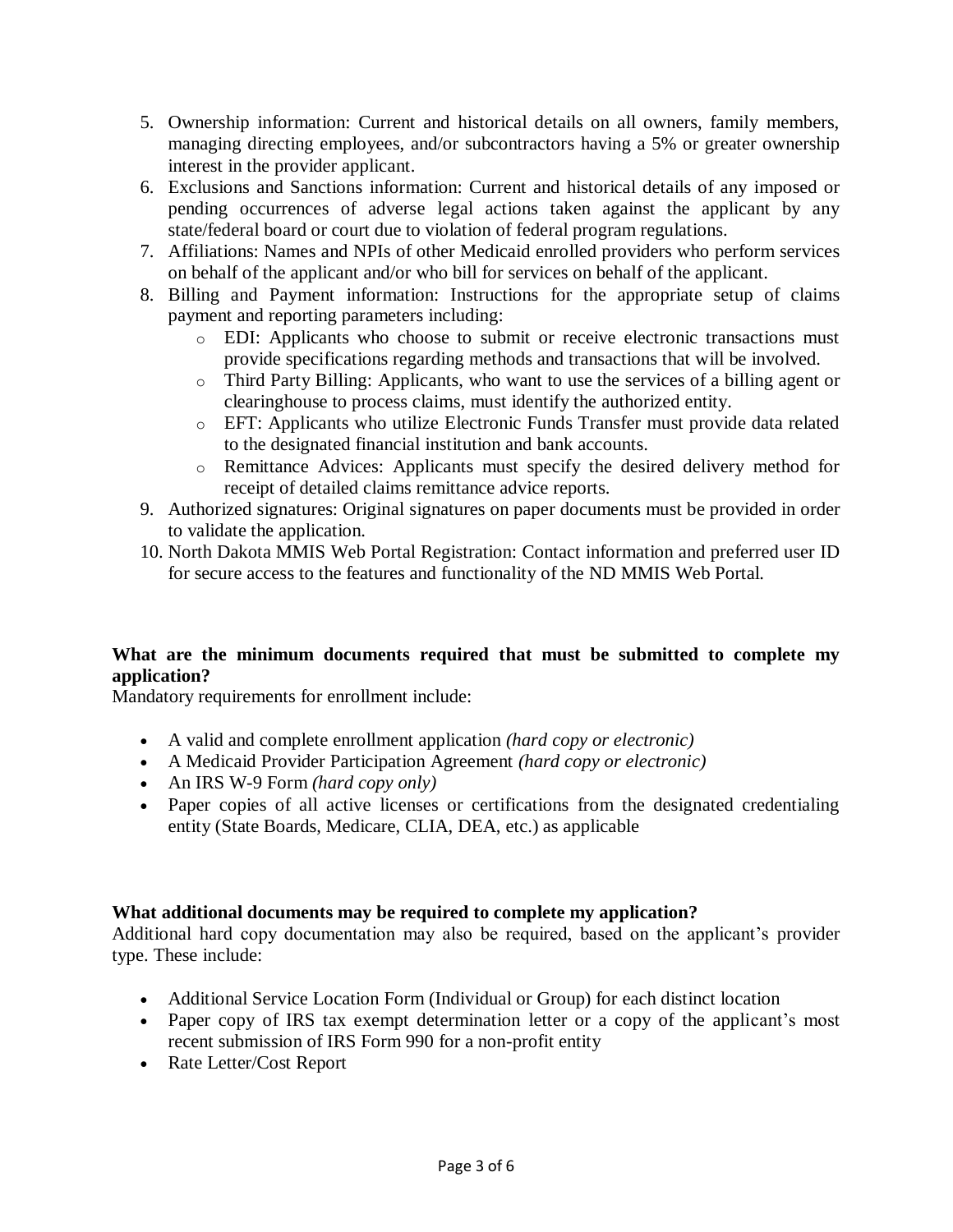# **Why is a W-9 form required as part of the enrollment application?**

The W-9 is required for IRS reporting. Social security and federal tax identification numbers must be verified in order for DHS to comply with income reporting requirements. This form is also used to verify the tax status of certain organizations.

# **Enrollment Process**

#### **How do I submit my application and additional enrollment documents?**

DHS strongly recommends completing the application via the ND MMIS Web Portal and submitting it electronically by selecting the "confirm submit" button on the "Submit Application Step 2" page of the application. Additional hard copy documentation must be mailed to:

#### **North Dakota Department of Human Services**

Provider Enrollment 600 E. Boulevard Avenue Dept. 325 Bismarck, ND 58505-0250

#### **Can I fax my provider enrollment application?**

No, applications cannot be faxed. Applications must contain original signatures.

# **What happens if I submit an incomplete application?**

If the enrollment application is incomplete, DHS will send the applicant a letter explaining what information is missing or incomplete with instructions as required. Some missing information may be requested by telephone (e.g. missing zip code).

# **How can I check the status of my submitted application?**

An Application Tracking Number (ATN) is assigned to each application as part of the electronic submission. Use the ATN to view the application status on the Provider Enrollment page of the ND MMIS Web Portal.

# **How long will it take to receive a decision on my enrollment application?**

The enrollment process should be completed within four to six weeks after receipt of a complete application. Any omission or missing information will cause a delay in this time period. Applications submitted via the ND MMIS Web Portal are processed faster due to lack of delivery time and immediate notification of missing information. During the first 5 to 6 months of re-enrollment, the receipt of a complete application will be delayed.

# **System Features and Requirements**

# **What are the Internet Browser requirements for using the ND MMIS Web Portal?**

- Internet Explorer 7.0 or higher
- Firefox 3.6 or higher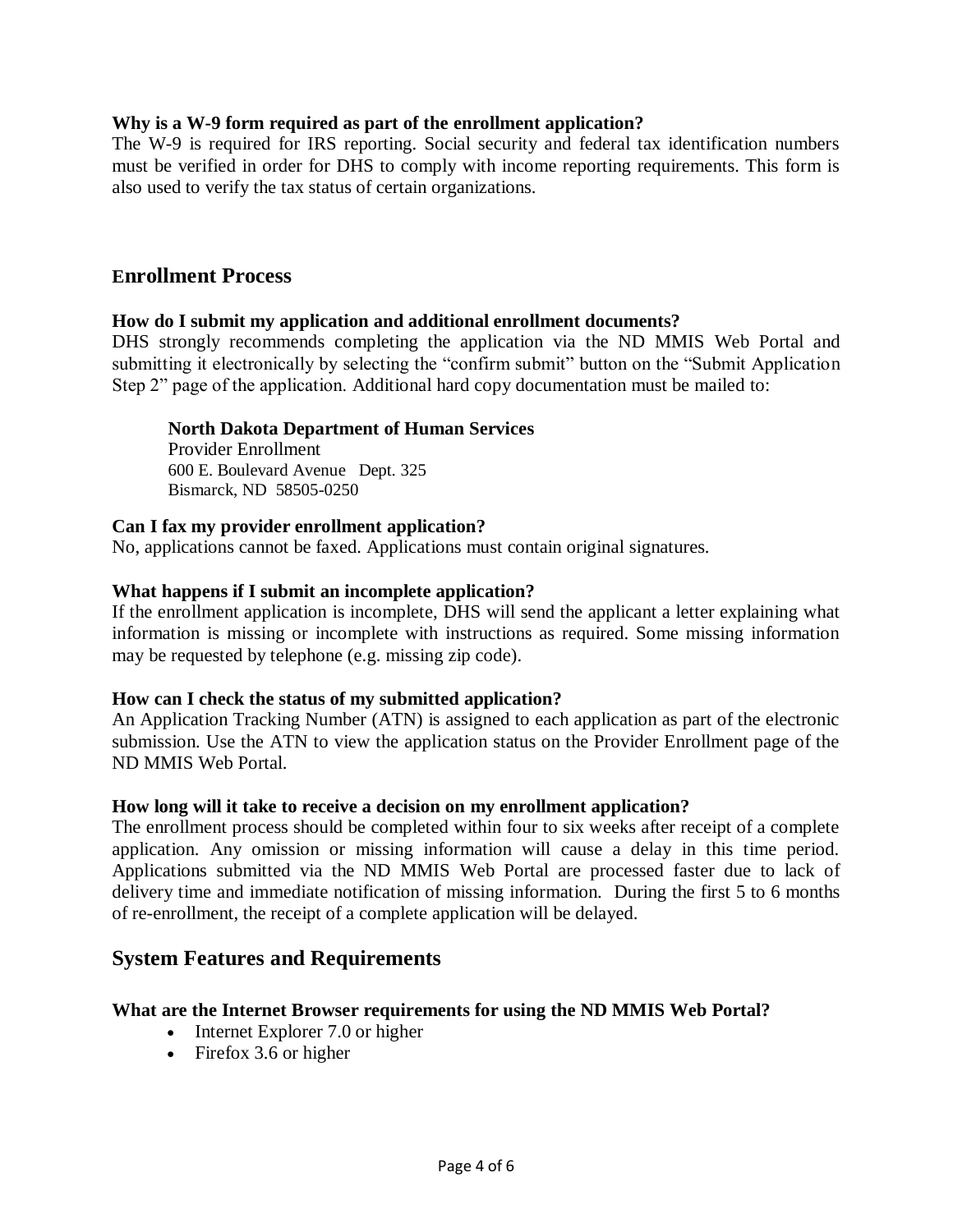# **What are the benefits of using the ND MMIS Web Portal to complete and submit my application?**

The benefits to using the ND MMIS Web Portal to complete and submit an enrollment application include real time edit checking of your application as it is being completed and faster submission.

# **What are the benefits of using the new Electronic Funds Transfer capability? Must I participate?**

Providers are encouraged, but not required, to use EFT to increase security and expedite receipt of their payments as direct deposits into their bank accounts.

# **Trading Partner Enrollment**

# **What is meant by trading partner enrollment?**

Enrollment is the first phase for transitioning to the ND MMIS Web Portal, focused on currently enrolled providers and trading partners that are actively participating in the North Dakota Medicaid program. It includes a new online enrollment application and review process and the assignment of new Trading Partner IDs for all approved trading partners.

# **How can I check the status of my submitted application?**

An Application Tracking Number (ATN) is assigned to each application as part of the electronic submission. Use the ATN to view the application status on the Provider Enrollment page of the ND MMIS Web Portal.

# **I am a provider who wants to submit claims electronically through EDI (Electronic Data Interchange) and I am filling out a paper application. What do I need to do?**

Providers who want to submit claims electronically using software from a vendor must read and agree to all terms and conditions stated in the EDI Trading Partner Agreement. Once the application has been submitted and approved, a Trading Partner Welcome Letter will be sent along with the provider Welcome Letter. After testing your transactions for EDI compatibility, you will be able to perform claim submission and other electronic transactions.

# **I am a provider who wants to submit claims electronically through EDI and I am filling out an application online. What do I need to do?**

Providers who want to submit claims electronically using software from a vendor must read and agree to all terms and conditions stated in the EDI Trading Partner Agreement on the "Submit Application Step 1" page of the application, and check the Electronic Signature checkbox for the Trading Partner Agreement on the "Submit Application Step 2" page of the application. Once the application has been submitted and approved, a Trading Partner Welcome Letter will be sent along with the provider Welcome Letter. After testing your transactions for EDI compatibility, you will be able to perform claim submission and other electronic transactions.

# **I am a billing agent or clearinghouse and I want to make sure I can continue to submit transactions for my providers. What do I need to do?**

Billing agents or clearinghouses who want to submit transactions electronically using HIPAA compliant software, must fill out the online trading partner application. Once the application is